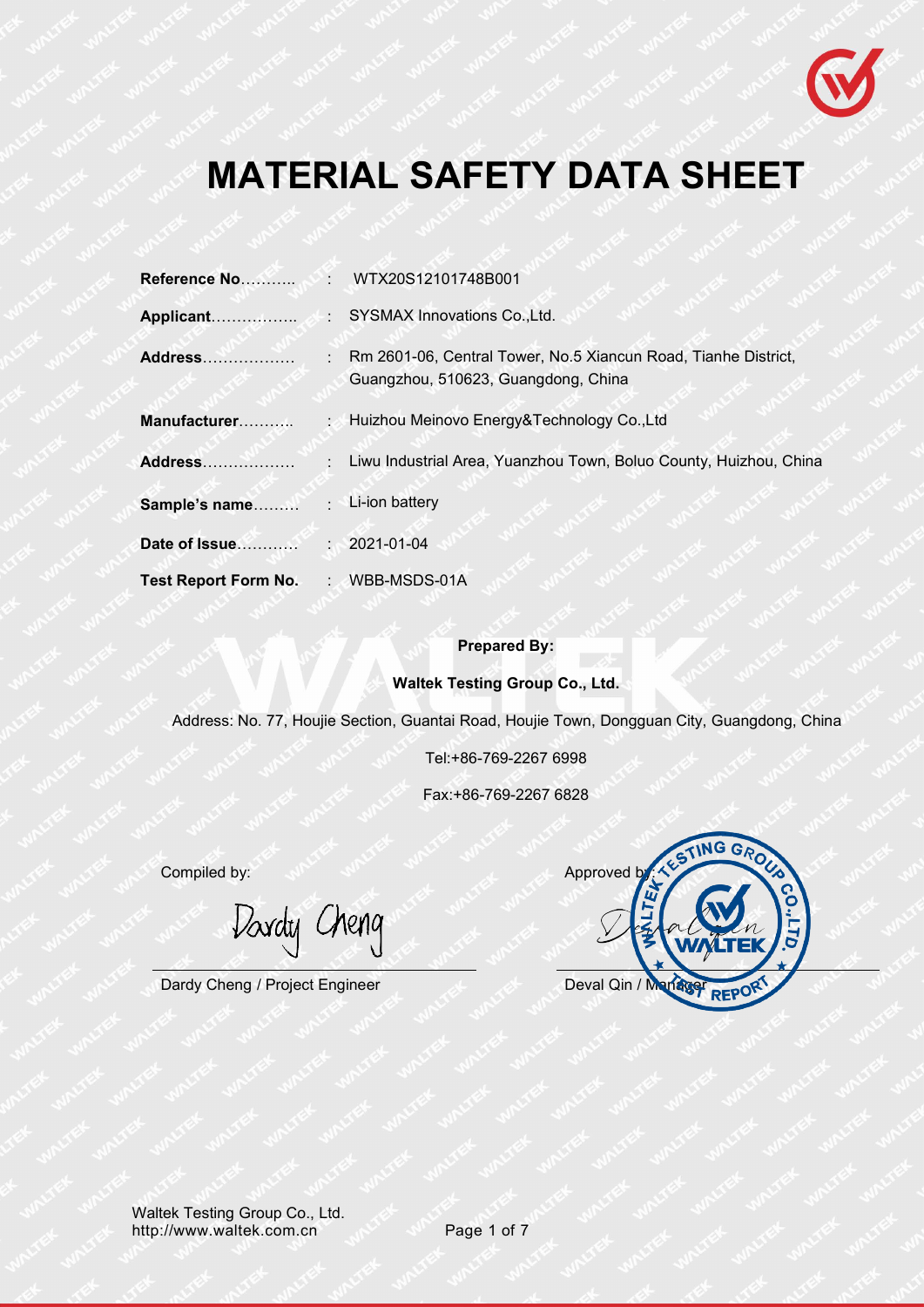

## **Material Safety Data Sheet**

#### **Section 1-Chemical Product and Company Identification**

| <b>Product Name:</b>           | Li-ion battery                                                    |
|--------------------------------|-------------------------------------------------------------------|
| <b>Model No.:</b>              | <b>NL2140i</b>                                                    |
| Ratings:                       | 3.6V, 4000mAh, 14.4Wh                                             |
| Weight:                        | Approx.76.8g                                                      |
| <b>Manufacturer:</b>           | Huizhou Meinovo Energy&Technology Co., Ltd                        |
| Address:                       | Liwu Industrial Area, Yuanzhou Town, Boluo County, Huizhou, China |
| <b>Emergency</b><br>Telephone: | +86-0752-6982776                                                  |
| Fax:                           | +86-0752-6982776                                                  |
| E-mail:                        | sales2@meinovo.com                                                |

#### **Section 2-Hazards Identification**

| <b>Classification:</b>               | Not dangerous with normal use. Do not dismantle, open or shred battery. The<br>hazards indicated are for a ruptured battery. Exposure to the ingredients contained<br>within or their ingredients products could be harmful.                                                                                                                                                                                                                                                                                                                                  |
|--------------------------------------|---------------------------------------------------------------------------------------------------------------------------------------------------------------------------------------------------------------------------------------------------------------------------------------------------------------------------------------------------------------------------------------------------------------------------------------------------------------------------------------------------------------------------------------------------------------|
| Appearance,<br><b>Color and odor</b> | Solid object with no odor, no color.                                                                                                                                                                                                                                                                                                                                                                                                                                                                                                                          |
| Invasion route:                      | ACUTE: see Section 8 for exposure controls In the event that this battery has been<br>ruptured, the electrolyte solution contained within the battery would be corrosive<br>and can cause burns.                                                                                                                                                                                                                                                                                                                                                              |
|                                      | Skin contact: The leakage of the electrolyte may cause sore and stimulation on the<br>skin                                                                                                                                                                                                                                                                                                                                                                                                                                                                    |
|                                      | Eye contact: The steam of the electrolyte may stimulate eyes. Especially,<br>substance that may cause inflammation of the eyes is contained                                                                                                                                                                                                                                                                                                                                                                                                                   |
|                                      | Inhalation: Inhalation of materials from a sealed battery is not an expected route of<br>exposure. Vapors or mists from a ruptured battery may cause respiratory irritation.                                                                                                                                                                                                                                                                                                                                                                                  |
|                                      | Ingestion: Swallowing is not anticipated due to the battery size. The ingestion of the<br>electrolyte causes tissue damage to throat                                                                                                                                                                                                                                                                                                                                                                                                                          |
| <b>Health hazards:</b>               | For the battery or cell, chemical materials are stored in a sealed metal or metal<br>laminated plastic case, which designed to withstand temperatures and pressures<br>encountered during normal use. As a result, during normal use, there is no physical<br>danger of ignition, explosion or leakage of hazardous materials. However, if<br>exposed to a fire, added mechanical shocks or decomposed, these improper<br>handlings would cause the leakage of electrolyte. Moreover, if heated strongly by<br>the surrounding fire, acrid gas may be emitted |
| <b>Environment</b><br>hazards:       | Electrolyte leakage or battery container rupture may lead to the leakage of inner<br>component into the environment                                                                                                                                                                                                                                                                                                                                                                                                                                           |
| Burn & burst<br>danger:              | Do not dispose of battery in fire--may explode. Do not short-circuit the battery-<br>may cause fire                                                                                                                                                                                                                                                                                                                                                                                                                                                           |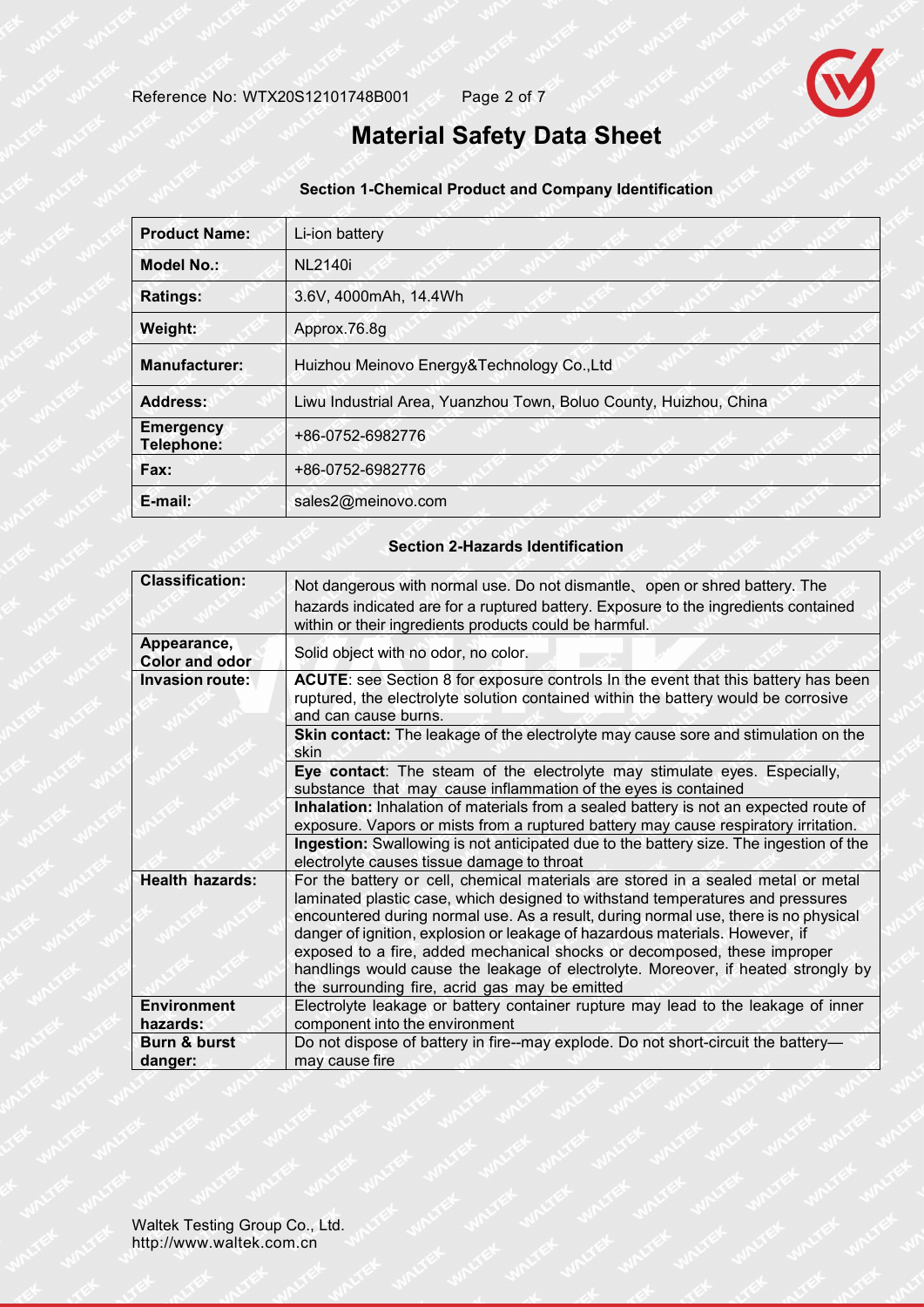

### **Section 3 – Composition/information on Ingredient**

#### Pure  $\Box$  Admixture $\boxtimes$

| <b>Chemical Composition</b>                  | <b>Molecular Formula</b> | <b>CAS No.</b> | Weight (%) |
|----------------------------------------------|--------------------------|----------------|------------|
| Aluminum Foil                                | AI.                      | 7429-90-5      |            |
| Poly Vnylidene Fluoride PVDF                 | -[-CH2-CF2-]-n           | 24937-79-9     | 3          |
| Copper Foil                                  | Cu                       | 7440-50-8      | 15         |
| Linear and Cylic Carbonic<br><b>Slovents</b> | N/A                      | N/A            | 15         |
| <b>Activated Carbon</b>                      | C                        | 7440-44-0      | 20         |
| Cobalt lithium manganese<br>nickel oxide     | Co.Li.Mn.Ni.O            | 182442-95-1    | 25         |
| Steel, Nickel and Inert Polymer              | N/A                      | N/A            | 15         |

Note: CAS number is Chemical Abstract Service Registry Number.

N/A=Not apply.

#### **Section 4 – First Aid Measure**

| Skin touch: | Remove all contaminated clothing and flush extraneous matter with soap and plenty<br>of water immediately for at least 15 minutes. Get medical aid.                                                                        |
|-------------|----------------------------------------------------------------------------------------------------------------------------------------------------------------------------------------------------------------------------|
| Eyes touch: | In case of contact electrolyte with eyes, rinse immediately with plenty of water. Have<br>the victims remove contact lenses if he is wearing them before rinsing. Do not let the<br>victims rub his eyes. Get medical aid. |
| Inhalation: | Remove to fresh air. Give oxygen or artificial respiration if needed. Get medical aid.                                                                                                                                     |
| Ingestion:  | Swallowing is not anticipated in normal condition. If accidentally eat the product,<br>dilute by giving plenty of water and get medical aid. Assure that mucus does not                                                    |
|             | obstruct the airway. Do not give anything by mouth to an unconscious person                                                                                                                                                |

#### **Section 5 – Fire Fighting measures**

| <b>Danger</b>                           | Non-flammable. The batteries can leak combustible electrolyte fumes in case of over                                                                                                                                                                                                                                                                                                   |  |
|-----------------------------------------|---------------------------------------------------------------------------------------------------------------------------------------------------------------------------------------------------------------------------------------------------------------------------------------------------------------------------------------------------------------------------------------|--|
| characteristic:                         | heat resulting from inappropriate use.                                                                                                                                                                                                                                                                                                                                                |  |
| <b>Hazardous</b>                        |                                                                                                                                                                                                                                                                                                                                                                                       |  |
| combustion                              | Irritant gas may be emitted if burned or exposed to fire                                                                                                                                                                                                                                                                                                                              |  |
| products:                               |                                                                                                                                                                                                                                                                                                                                                                                       |  |
| <b>Hazardous</b>                        |                                                                                                                                                                                                                                                                                                                                                                                       |  |
| combustion                              | Irritant gas may be emitted if burned or exposed to fire                                                                                                                                                                                                                                                                                                                              |  |
| products:                               |                                                                                                                                                                                                                                                                                                                                                                                       |  |
| <b>Fire-Fighting</b><br>method & media: | The staff must equipped with filter mask (full mask) or isolated breathing<br>apparatus. The staff must wear the clothes and gloves which can defend the fire and<br>the toxic gas. When the battery burns with other combustibles simultaneously, take<br>fire-extinguishing method which correspond to the combustibles. Extinguish a fire from<br>the windward as much as possible |  |
| <b>Extinguishant:</b>                   | Carbon dioxide, dry chemical, foam, etc                                                                                                                                                                                                                                                                                                                                               |  |
|                                         |                                                                                                                                                                                                                                                                                                                                                                                       |  |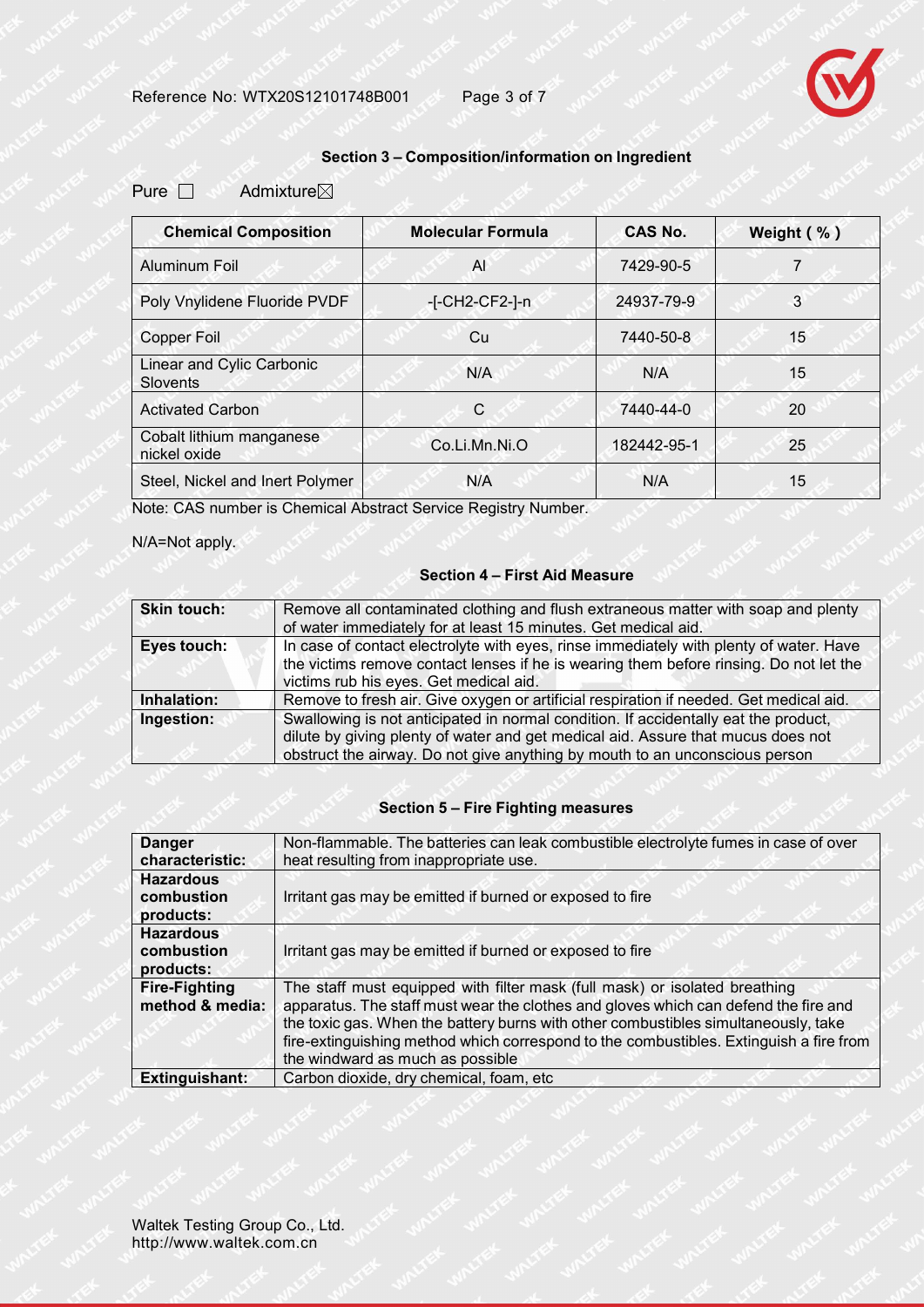

#### **Section 6 - Accidental Release Measures**

| Personal<br>precautions             | Attention! Corrosive material. Avoid contact with skin, eyes or clothing. Ensure<br>adequate ventilation. Use personal protective equipment as required. Evacuate<br>personnel to safe areas. Keep people away from and upwind of spill/leak.   |
|-------------------------------------|-------------------------------------------------------------------------------------------------------------------------------------------------------------------------------------------------------------------------------------------------|
| <b>Other</b><br><b>Information</b>  | Refer to protective measures listed in section 7 and 8.                                                                                                                                                                                         |
| <b>Environmental</b><br>precautions | Refer to protective measures listed in Section 7 and 8. Prevent further leakage or<br>spillage if safe to do so. Should not be released into the environment. Do not allow to<br>enter into soil/subsoil. Prevent product from entering drains. |
| <b>Methods for</b><br>containment   | Prevent further leakage or spillage if safe to do so.                                                                                                                                                                                           |
| <b>Methods for</b><br>cleaning up   | Pick up and transfer to properly labeled containers.                                                                                                                                                                                            |

#### **Section 7 – Handing and storage**

| Handing: | Before handling the batteries, the users should read the product specification<br>carefully. Do not crush, pierce the battery terminals with conductive goods. Not<br>directly heat or solder. Do not throw in fire. Do not mix batteries of different types.<br>Do not mix new and used batteries. Keep batteries in non-conductive trays |  |
|----------|--------------------------------------------------------------------------------------------------------------------------------------------------------------------------------------------------------------------------------------------------------------------------------------------------------------------------------------------|--|
| Storage: | Store batteries in cool and ventilated area away from sources of heat, open<br>flames, corrosive chemicals, food and drink. Since short circuit can cause burn,<br>leakage and rupture, keep batteries in original packaging until use and do not jumble<br>them. Keep away form children                                                  |  |

#### **Section 8 – Exposure controls, Personal Protection**

| <b>Maximum</b><br>admissible<br>concentration: | No information is available                                                                                                                                                                                                                                                                                                                                                                                                                                                                                                                                                                                        |
|------------------------------------------------|--------------------------------------------------------------------------------------------------------------------------------------------------------------------------------------------------------------------------------------------------------------------------------------------------------------------------------------------------------------------------------------------------------------------------------------------------------------------------------------------------------------------------------------------------------------------------------------------------------------------|
| <b>Monitoring</b><br>Method:                   | Use ventilation or other monitoring devices to control temperature, humidity and fumes                                                                                                                                                                                                                                                                                                                                                                                                                                                                                                                             |
| <b>Engineering</b><br>Control:                 | Use ventilation or other monitoring devices to control temperature, humidity and fumes                                                                                                                                                                                                                                                                                                                                                                                                                                                                                                                             |
| <b>Respiratory</b><br><b>Protection:</b>       | Not necessary under normal use. In case of battery rupture, use self-contained<br>respiratory equipment                                                                                                                                                                                                                                                                                                                                                                                                                                                                                                            |
| Eyes/face<br><b>Protection:</b>                | Not necessary under normal use. Wear safety goggles if handing a leaking or<br>ruptured batteries                                                                                                                                                                                                                                                                                                                                                                                                                                                                                                                  |
| <b>Skin and Body</b><br>protection:            | Not necessary under normal use. Use rubber apron and protective clothes in<br>case of handing a leaking or ruptured batteries                                                                                                                                                                                                                                                                                                                                                                                                                                                                                      |
| <b>Hands</b><br><b>Protection:</b>             | Not necessary under normal use. Use rubber gloves if handing a leaking or<br>ruptured batteries                                                                                                                                                                                                                                                                                                                                                                                                                                                                                                                    |
| <b>Hygiene</b><br><b>Measures:</b>             | Handle in accordance with good industrial hygiene and safety practice. Avoid<br>contact with skin, eyes or clothing. Wear suitable gloves and eye/face protection.<br>Do not eat, drink or smoke when using this product. Take off contaminated clothing<br>and wash before reuse. Contaminate work clothing should not be allowed out of the<br>workplace. Regular cleaning of equipment, work area and clothing is<br>recommended. Wash hands before breaks and immediately after handling the<br>product. For environmental protection, remove and wash all contaminated<br>protective equipment before re-use. |
| <b>Other</b><br><b>Protections:</b>            | None                                                                                                                                                                                                                                                                                                                                                                                                                                                                                                                                                                                                               |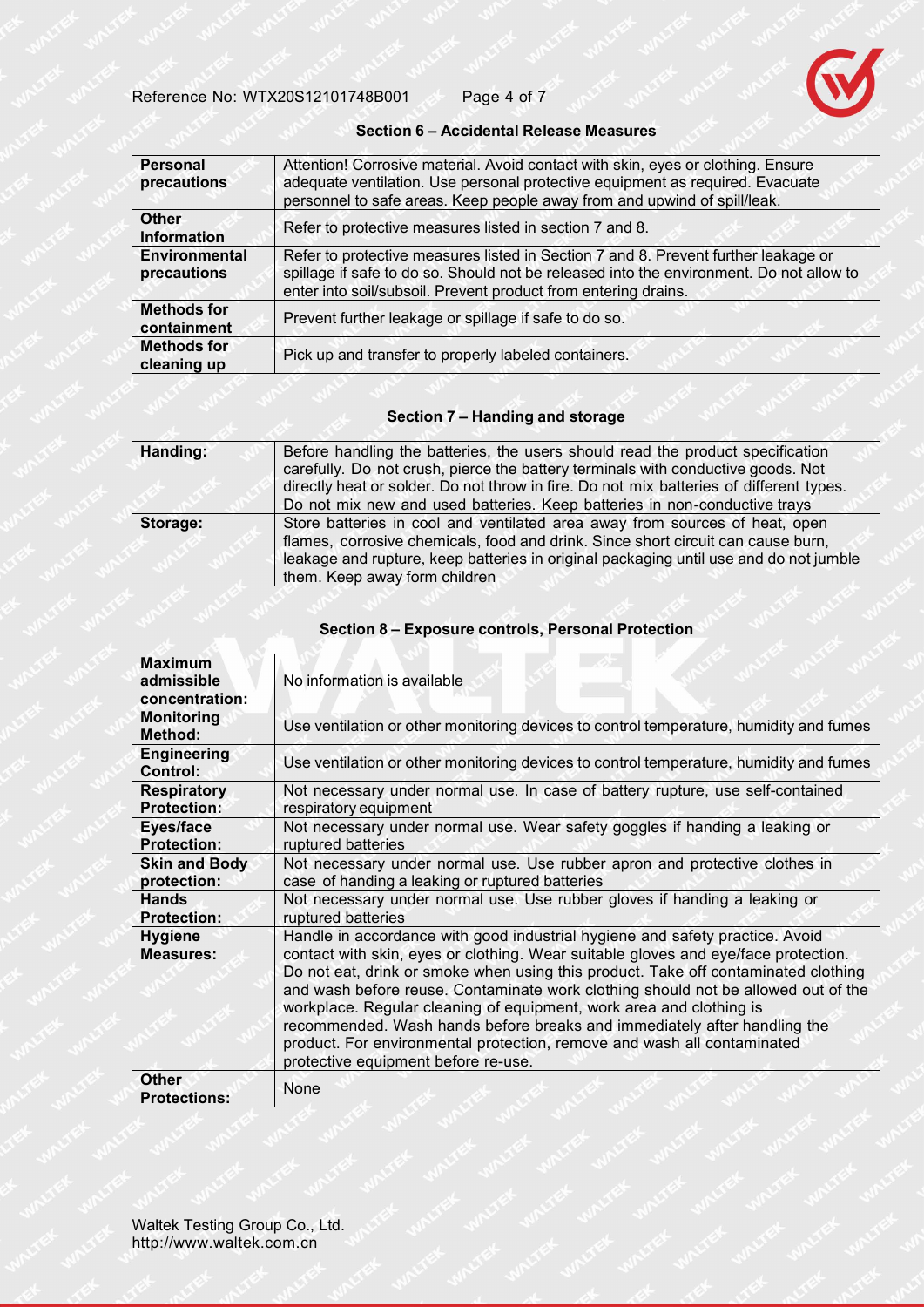

#### **Section 9 – Physical and Chemical Properties**

| <b>Physical state:</b>                                                           | Solid                       |
|----------------------------------------------------------------------------------|-----------------------------|
| Color:                                                                           | Yellow                      |
| Odor:                                                                            | No information is available |
| pH Value:                                                                        | Not available               |
| <b>Boiling point</b><br>/range                                                   | Not available               |
| <b>Melting /freezing</b><br>Point:                                               | Not available               |
| Flash point:                                                                     | Not available               |
| Evaporation<br>rate:                                                             | Not available               |
| <b>Upper</b><br>flammable(explo<br>sive) limits in air-<br>Lower (vol%)-<br>UEL: | Not available               |
| Vapor pressure:                                                                  | Not available               |
| Vapor density:                                                                   | Not available               |
| <b>Specific Gravity:</b>                                                         | Not available               |
| <b>Water Solubility:</b>                                                         | Immiscible in water         |
| Solubility in<br>other solvents:                                                 | Not available               |
| <b>Partition</b><br>coefficient (n-<br>octanol / water):                         | Not available               |
| <b>Autoignition</b><br>temperature                                               | Not available               |
| <b>Decomposition</b><br>temperature:                                             | Not available               |
| <b>Kinematic</b><br>viscosity:                                                   | Not available               |
| <b>Dynamic</b><br>viscosity:                                                     | Not available               |
| <b>Explosive</b><br>properties:                                                  | Not available               |
| <b>Oxidizing</b><br>properties:                                                  | Not available               |
| <b>Evaporation</b><br>rate:                                                      | Not available               |
| Ignition<br>temperature:                                                         | No information is available |
| Any addition<br>information:                                                     | None                        |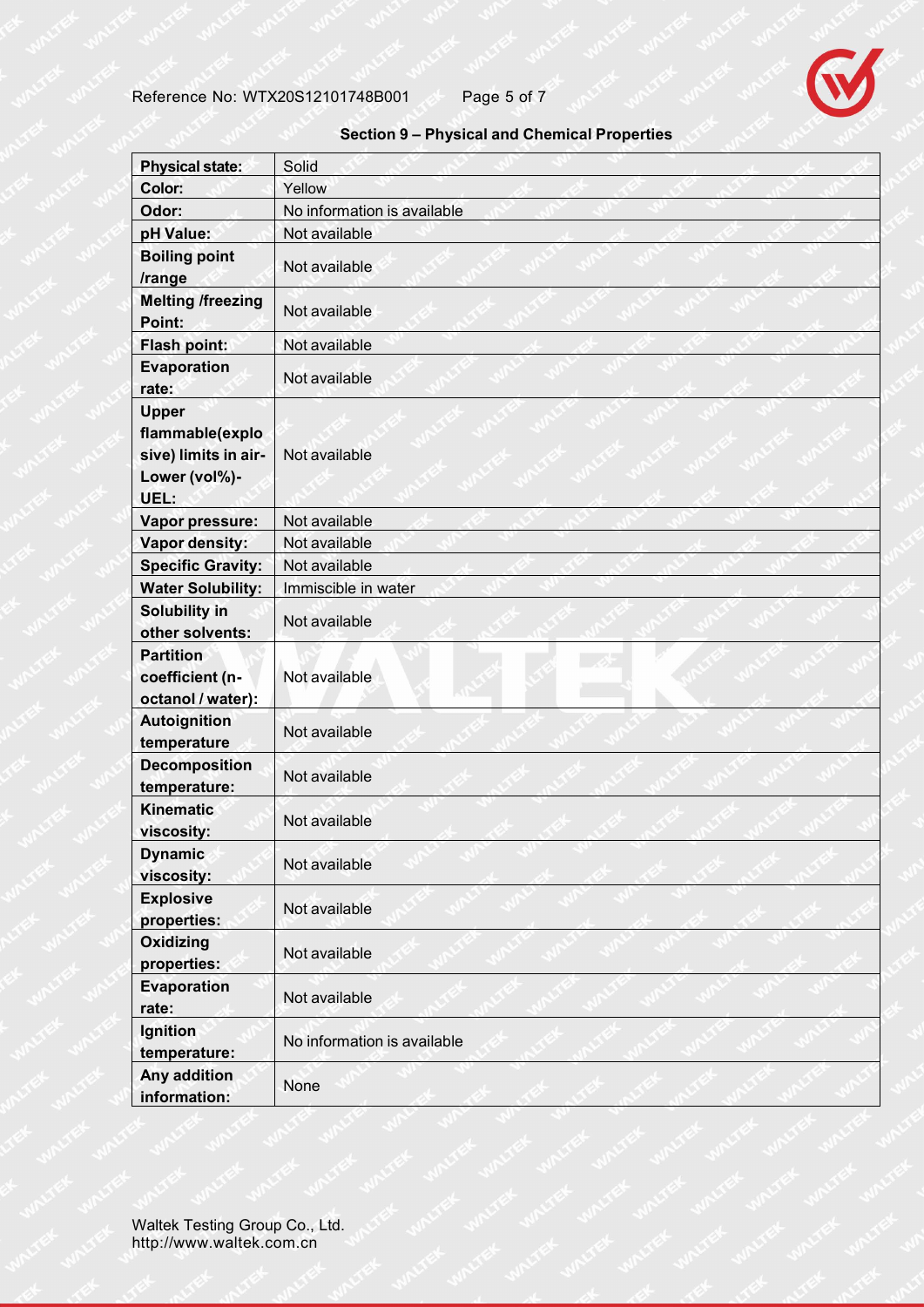

#### **Section 10 – Stability and Reactivity**

| <b>Reactivity:</b>                                             | No data is available                                     |
|----------------------------------------------------------------|----------------------------------------------------------|
| <b>Chemical</b><br>stability:                                  | Stable under recommended storage condition               |
| <b>Possibility of</b><br><b>Hazardous</b><br><b>Reactions:</b> | None under normal processing.                            |
| <b>Hazardous</b><br>Polymerization:                            | No information is available                              |
| <b>Conditions to</b><br>avoid:                                 | Exposure to air or moisture over prolonged periods.      |
| Incompatible<br>materials                                      | Acids, Bases, Oxidizing agent.                           |
| <b>Hazardous</b><br><b>Decomposition</b><br><b>Products:</b>   | Irritant gas may be emitted if burned or exposed to fire |

#### **Section 11 – Toxicological Information**

| <b>Acute Toxicity:</b>   | No information is available                                                                                         |
|--------------------------|---------------------------------------------------------------------------------------------------------------------|
| Sub-acute and            | Lithium ion batteries do not contain toxic materials                                                                |
| <b>Chronic Toxicity:</b> |                                                                                                                     |
| Irritation:              | Irritation only occurs if the batteries are abused and it may cause irritation to skin,<br>eyes, respiratory tract. |
| Sensitization:           | No information is available                                                                                         |
| <b>Mutagenicity:</b>     | No information is available                                                                                         |
| <b>Carcinogenicity:</b>  | No information is available                                                                                         |
| Others:                  | None                                                                                                                |

#### **Section 12 - Ecological Information**

| Eco-toxicity:           | When properly used and disposed, lithium iron batteries do not present environment<br>hazard |
|-------------------------|----------------------------------------------------------------------------------------------|
| Biodegradable:          | No information is available                                                                  |
| Non-                    | No information is available                                                                  |
| biodegradable:          |                                                                                              |
| <b>Bioconcentration</b> | No information is available                                                                  |
| or biological           |                                                                                              |
| accumulation:           |                                                                                              |
| <b>Other harmful</b>    | None                                                                                         |
| effects:                |                                                                                              |

#### **Section 13 - Disposal Considerations**

| Nature of waste:                  | No information is available                                                                                                                                                                                                                                                                                                                |
|-----------------------------------|--------------------------------------------------------------------------------------------------------------------------------------------------------------------------------------------------------------------------------------------------------------------------------------------------------------------------------------------|
| Waste disposal<br>methods:        | Dispose in accordance with applicable regulations which vary from country to<br>country. In more countries the discard of used batteries is forbidden and the end-<br>users are invited to dispose them properly. Lithium ion battery should have their<br>terminals insulated and be preferably wrapped in plastic bags prior to disposal |
| <b>Contaminated</b><br>Packaging: | Dispose of contents/containers in accordance with local regulations.                                                                                                                                                                                                                                                                       |
| <b>Attention</b><br>abandoned:    | Incineration should never be performed by battery user                                                                                                                                                                                                                                                                                     |

Waltek Testing Group Co., Ltd. http://www.waltek.com.cn